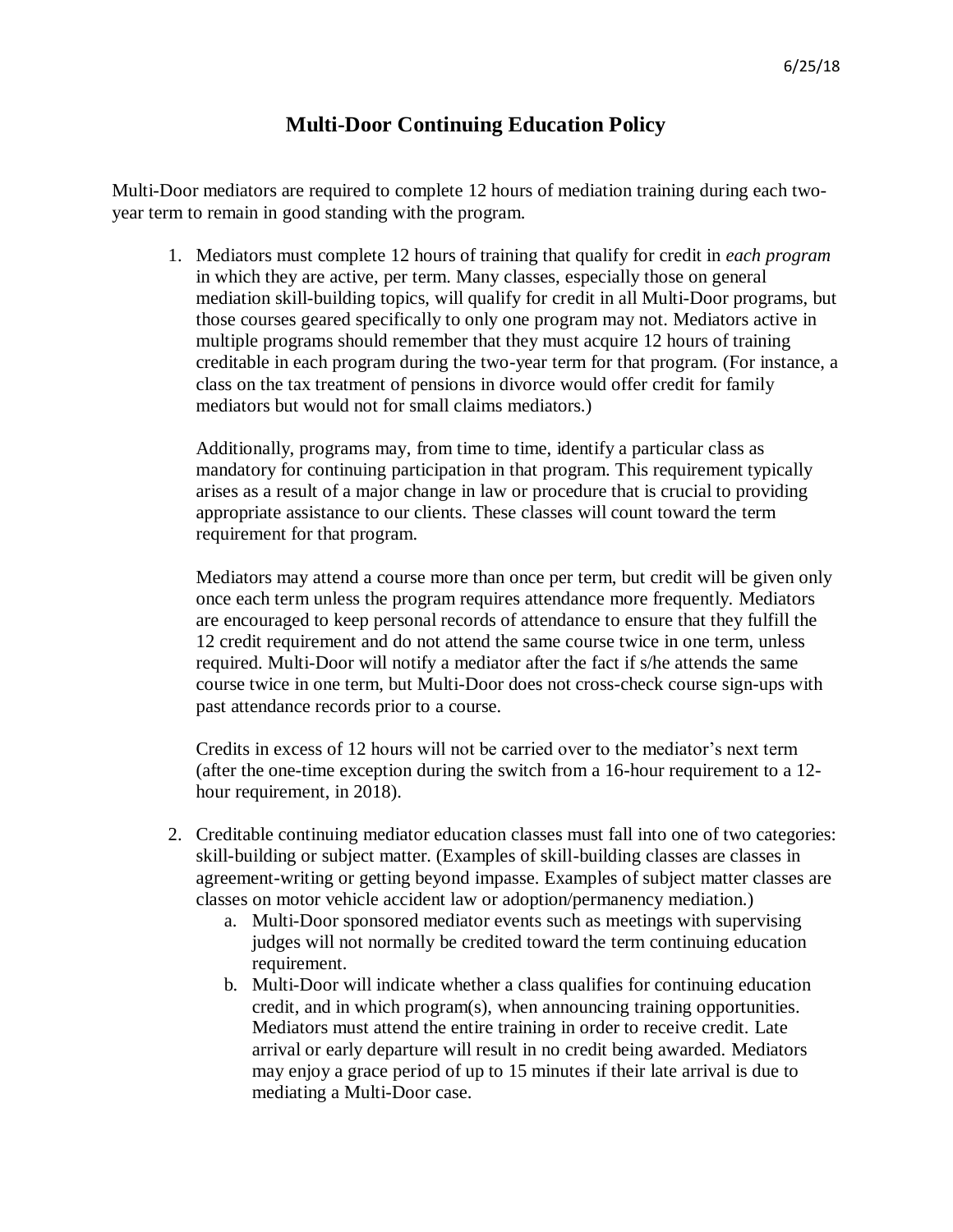- 3. Classes may be taken through Multi-Door or other institutions; Multi-Door will determine which external courses qualify for credit toward the Multi-Door term requirement on a case-by-case basis.
	- a. Multi-Door requires completion of its training credit application in order to consider a request for training credit from an outside entity.
	- b. In order to consider an application for training credit, the following information is required:
		- (1) Proof of attendance: the mediator is responsible for obtaining and submitting proof as part of the application. Multi-Door reserves the right to determine the sufficiency of the proof provided.
		- (2) Completed training credit application: the entire application must be completed and all necessary attachments included before the application will be considered.
		- (3) Multi-Door may request additional information if the above information is insufficient to determine whether credit will be granted.
	- c. When courses are not taken through Multi-Door, mediators are encouraged to apply for credit within 30 days of the course to be certain that they have the credits needed by the end of their term. Rules governing approval of outside training courses:
		- (1) A maximum of 6 credits per term will be given for training not taken through Multi-Door.
		- (2) MACRO and NVMS courses: As a general rule, mediation classes applicable to the mediator's program(s) that are taken through Maryland's MACRO program or through the Northern Virginia Mediation Service (NVMS) or other entities recognized for mediator certification credit by the Supreme Court of Virginia will be granted credit by Multi-Door. Mediators must submit a complete training credit application for these courses to be approved.
		- (3) Bar and other professional association courses: Mediation-related courses offered through other organizations, particularly bar associations, will likely qualify for credit, if the topic is pertinent to the program in which the applicant mediates.
		- (4) Conferences: Attendance at mediation conferences may fulfill up to half of a mediator's continuing education requirement, depending on the session topics. In order to grant credit, Multi-Door will require documentation of the session(s) attended, to determine their applicability.
		- (5) Speakerphone and other electronic attendance: Mediators may apply for credit for trainings attended in alternative formats, such as speakerphone or online participation. Mediators must submit proof of attendance as part of their training credit application. Proof must be provided by the training sponsor, preferably in the form of a letter or certificate. Multi-Door will determine the sufficiency of the proof of attendance on a case-by-case basis.